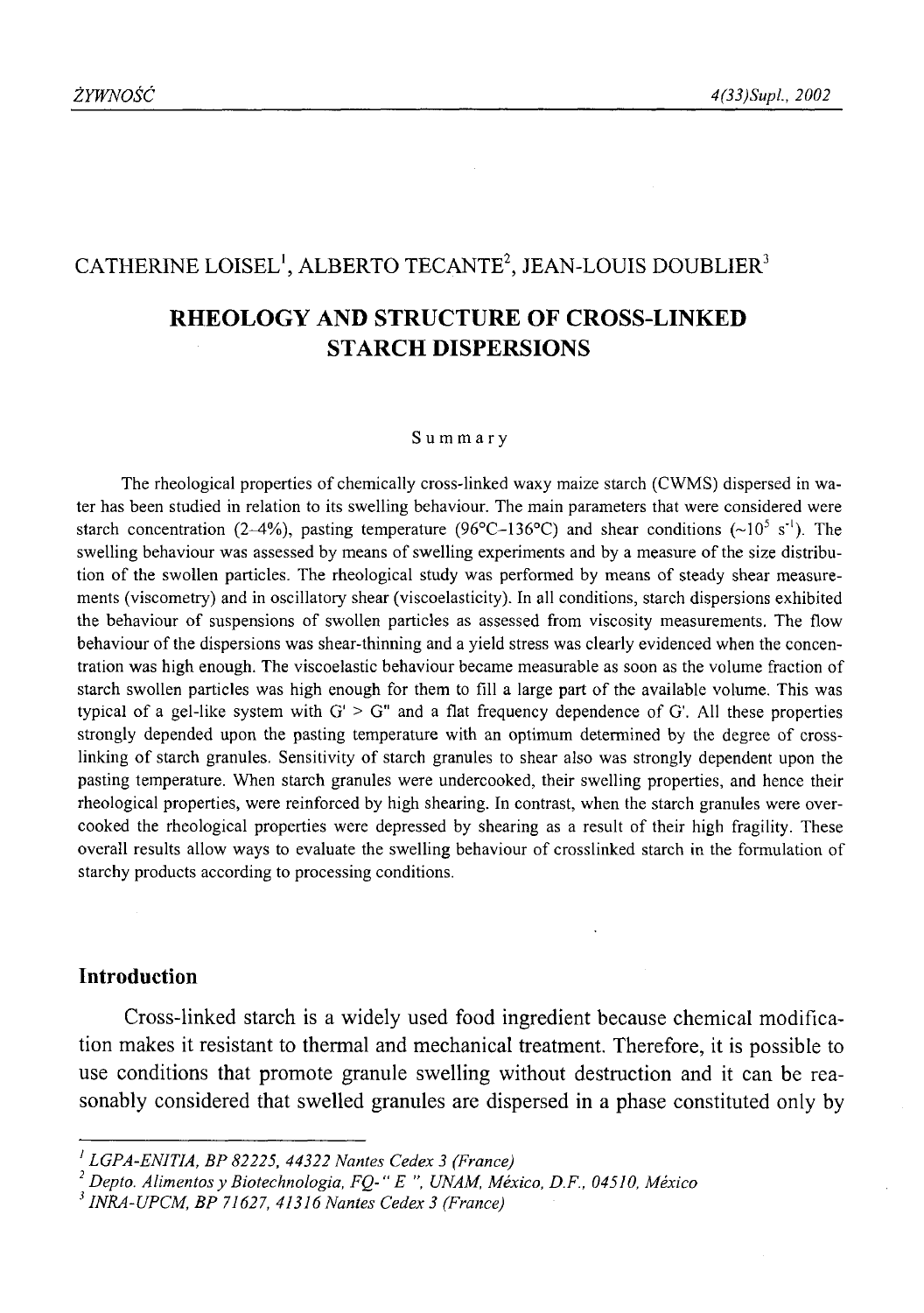water. Rheologically speaking, such a system can be regarded as consisting of swollen gelled particles, the properties of which are mostly governed by the phase volume occupied by the swollen starch granules and their deformability. This has been clearly evidenced at temperature lower than 100°C and under moderate shearing [1, 3, 6, 11]. However, these conditions are far removed from the usual industrial conditions in terms of temperature and shear treatments. Actually, quite few studies have been devoted to the rheological description of dispersions of cross-linked starch in conditions that are close to the industrial ones, that is at temperature higher than 100°C and under strong shearing [7]. The present paper reports some recent investigations dealing with the properties of cross-linked waxy maize starch (CWMS) with the pasting temperature ranging from 96°C and 136°C and in different shearing conditions. The aim was to describe how the extent of swelling as well as the 'fragility' of starch granules influence the properties of the suspensions.

#### **Materials and methods**

#### *Materials*

Two CWMS samples were adipate/acetate starch supplied by Roquette Frères : Clearam® CH10, lot E9887 and Clearam® CH20, lot 61546). Both samples are devised to resist to high temperature treatment without being disrupted. They differ by their degree of cross-linking. CH 10 being less reticulated than CH 20 swells to a larger extent but is more susceptible to shearing under heat treatment.

## *Pasting procedure*

Starch at 3, 3.5 or 4% (w/w) was slurried in water at room temperature under mechanical stirring to avoid settling. Then the suspension was poured into a jacketed vessel (capacity 21, stirring rate 500 rpm) inside which gradual heating ( $5^{\circ}$ C/min) was applied from  $20^{\circ}$ C to the upper pasting temperature (98 to 136 $^{\circ}$ C); this temperature was maintained for 20 minutes and was followed by a cooling step (1.5°C/min) down to 70°C before sampling. Three pasting temperatures were compared to define three swelling degrees of the starch granule: 'undercooked' (90 and 110°C), 'well cooked'  $(120-125\textdegree C)$  and 'overcooked'  $(130\textdegree C)$ .

### *Particle size determination of swollen starch granules*

Particle size determination was performed at room temperature using a Malvern Master Sizer (Malvern Instruments, Ltd) laser scattering analyser with a 300 mm Fourier cell (range  $0.05$  to  $879\mu m$ ) as described in Loisel et al. [9]. The starch dispersion was first diluted (1/10) with water at 20°C immediately after the pasting procedure,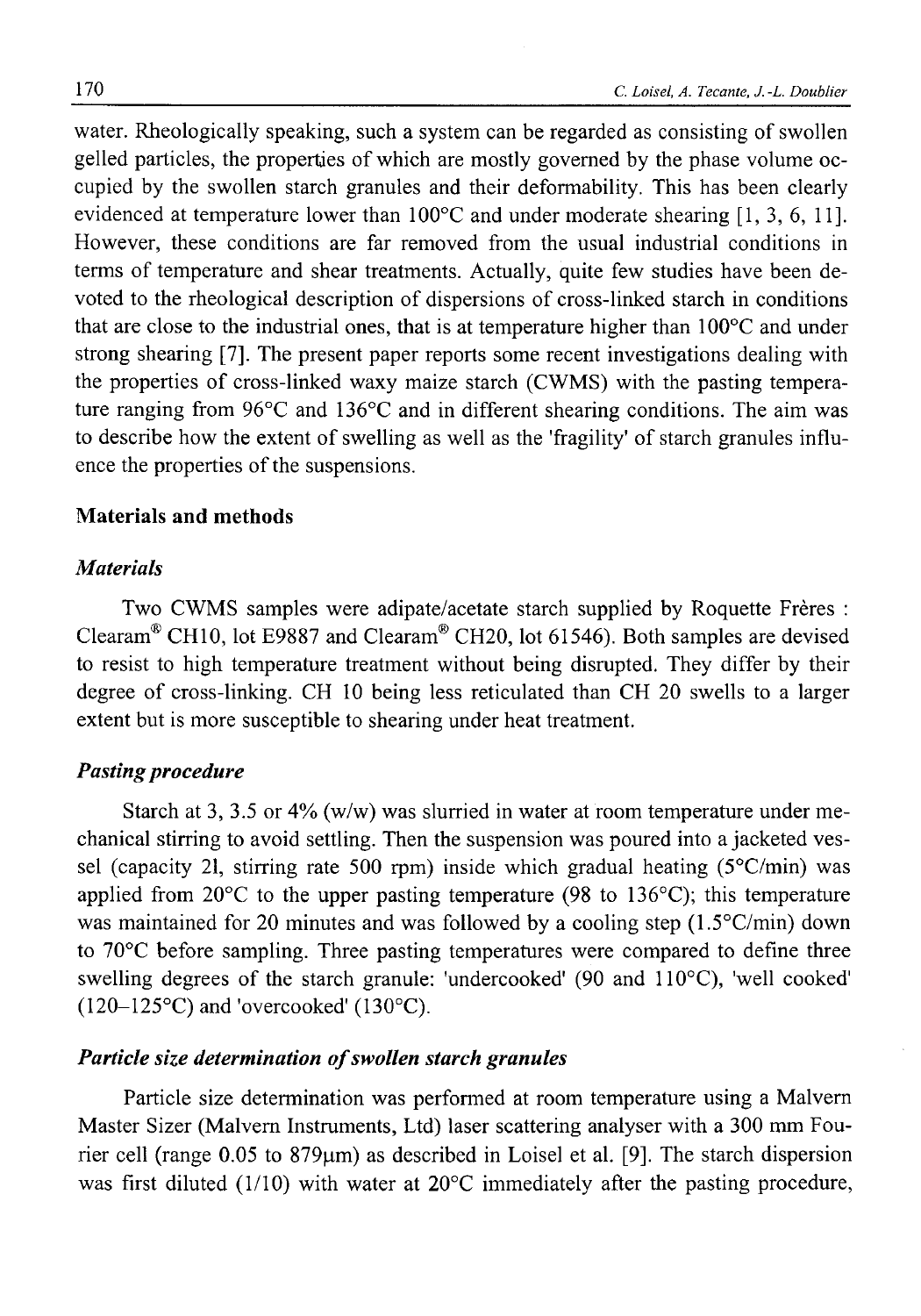then dispersed in the sample dispersion unit  $(1 \text{ ml}/100 \text{ ml}$  water) and fed into the measuring cell. Volume distribution was obtained using the Mie scattering theory which requires refractive index of the media to be specified: we used,  $1.529$  and  $1.33$ , respectively for starch and liquid phase and 0.1 for the starch granule absorption. From each distribution a median volume diameter  $D(v, 0.5)$  was calculated.

## *Swelling determination*

Swelling was estimated after centrifugation of a starch suspension diluted at 0.5% at 700 g for 15 min [8] using the dye exclusion technique as described by Dengate et al [5] with Blue Dextran as the dying agent. From the absorbance at 630 nm of the supernatant, after dilution of starch suspension by a Blue Dextran solution (0.1%) the amount of water absorbed by the swollen starch granules is given by:

$$
W_{\text{abs}} = W_0 \left( 1 - C \sqrt{C_2} \right) \tag{1}
$$

with:

 $W_{abs}$ , amount of water absorbed by starch granules (%, w/w),

 $W_0$ , total amount of water in the starch suspension (%, w/w),

 $C_i$ , concentration of the added Blue Dextran solution,

 $C_2$ , concentration of the solution in Blue Dextran in the supernatant.

Considering that the solubility of starch can be neglected, the swelling capacity (Q) is given by:

$$
Q = \left(\frac{W_{\text{abs}} + (100 - W_0)}{100 - W_0}\right) \tag{2}
$$

## *Shearing of starch suspensions*

The heated starch suspension was sheared directly out of the reactor after cooling to 70 °C by flowing it through a conical contractor (contraction angle =  $30^{\circ}$ ,  $10^{-3}$  m internal diameter). The upper wall shear rate applied was estimated to  $10^5$  s<sup>1</sup>, for a feed rate of 25 L/h.

### *Rheological measurements*

Steady shear tests were carried out at 60°C using a cone-plate measuring device (6 cm/4°) with a controlled stress rheometer (TA Instruments AR 1000). Two consecutive shear scans were performed by programming linearly the shear rate from 0 to 660 s<sup>-1</sup> and then back to zero. Each cycle was performed for 4 minutes. This was followed by stepwise measurements with a logarithmic programmation of shear rate from 660 to  $0.1$  s<sup>-1</sup>. The same device was used to perform oscillatory shear tests on a new aliquot (unsheared sample). A 4% strain amplitude was fixed after determination of the linear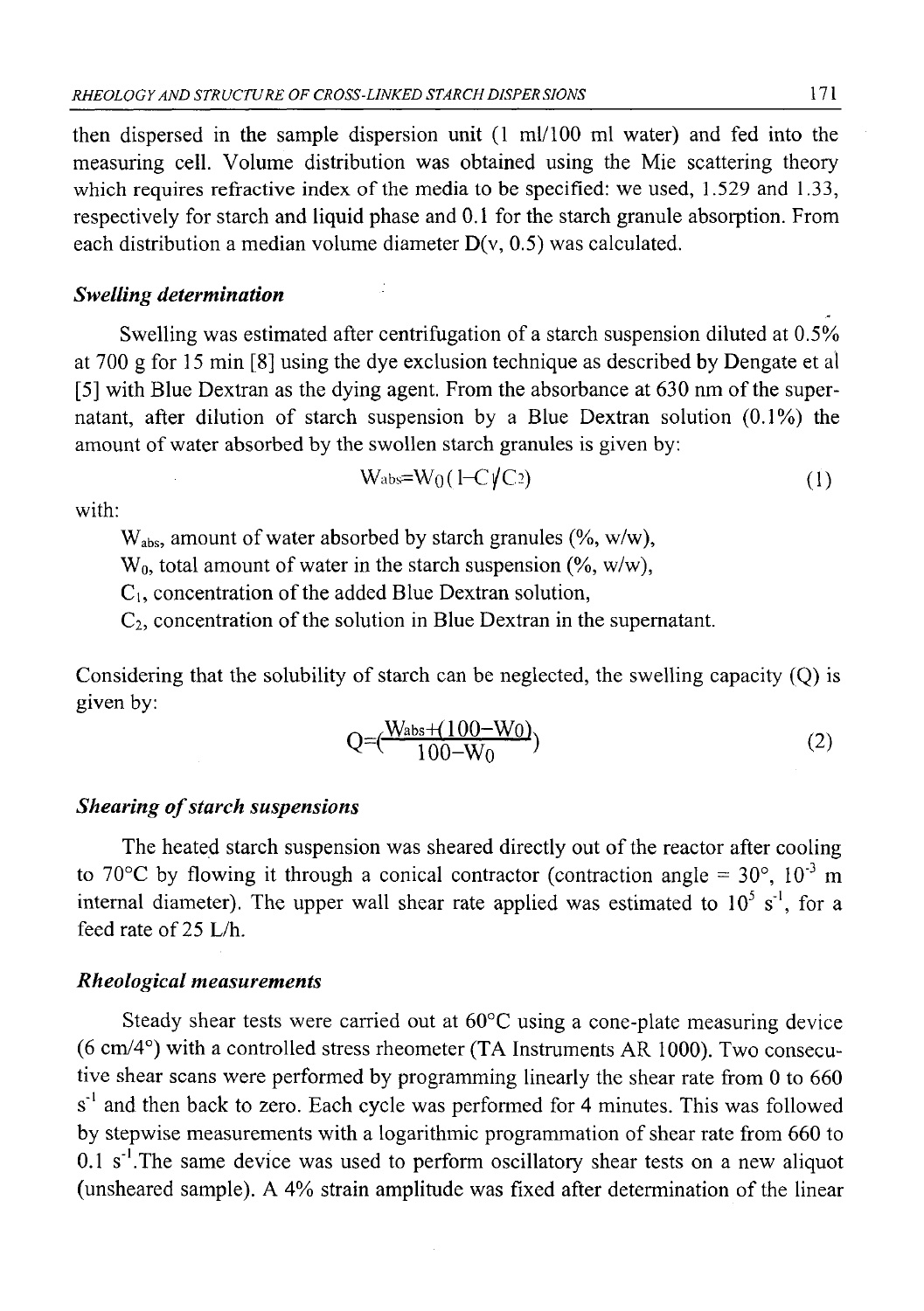viscoelastic range. Each sample was analysed through a three steps protocol: (1) mechanical spectrum (G' and G'' as a function of frequency) at  $60^{\circ}$ C to characterize the hot paste, (2) gelling kinetics (at 1 Hz) after rapid cooling of the sample from 60 to 25°C using Peltier effect, (3) mechanical spectrum at 25°C of the gelled system.

## **Results and and discussion**

From the swelling capacity (O), the volume fraction  $(\Phi)$  occupied by the swollen particles is obtained by the expression ( $\Phi = c$  O). Some values are given in Table 1 corresponding to the concentrations and temperatures that have been studied in the present work. Clearly, the swelling capacity of CH20 was much lower than that of CH10 due to its higher degree of crosslinking. For the examples chosen here, the volume fraction ranged from  $\sim 0.50$  to  $\sim 0.75$  depending upon the type of starch, the concentration and, but to a lower extent, the heating temperature. As a result of the different degree of crosslinking, a volume fraction of  $\sim 0.50$  required a 3% starch concentration in the case of CH10 instead of 3.5% in the case of CH20.

Table 1

| Temperature<br>(°C) | CH <sub>10</sub> |            |            | CH20   |              |
|---------------------|------------------|------------|------------|--------|--------------|
|                     | Q(g/g)           | $\Phi$ 3%) | $\Phi$ 4%) | Q(g/g) | $\Phi$ 3.5%) |
| 96                  | 17.0             | 0.51       | 0.68       | 15.1   | 0.53         |
| 112                 | 17.5             | 0.52       | 0.70       | 15.7   | 0.55         |
| 125                 | 18.2             | 0.55       | 0.73       | 16.0   | 0.56         |

Swelling capacity (Q) of two CWMS at different treatment temperatures and corresponding volume fractions  $(\Phi)$  at different concentrations.

*Note: volume fractions (* $\Phi$  *are obtained from the expression* $\Phi = cQ$ 

Figure 1 shows the typical flow behaviour of a CWMS (CH10) dispersion heated to 96°C. At 3% a shear-thinning behaviour was clearly evidenced. The 'up' curve being superimposed to the 'down' curve, no shear dependency was exhibited. At 4%, the CWMS dispersions exhibited an anticlockwise loop in the first cycle between 0 to 660  $s<sup>-1</sup>$ . The second cycle then was superimposed to the return curve of the first cycle. Such antithixotropic behaviour has been reported by several authors in the case of crosslinked starches [4, 11, 12].This is indication of a flow-induced structure the origin of which has been postulated from granule rupture and partial leaching of amylopectin [11]. However, as it will be evidenced in the following, starch granules heated at such a low temperature (96°C) are not prone to break down easily and this assumption is far from being proven. As an alternative explanation, it can be suggested that such a be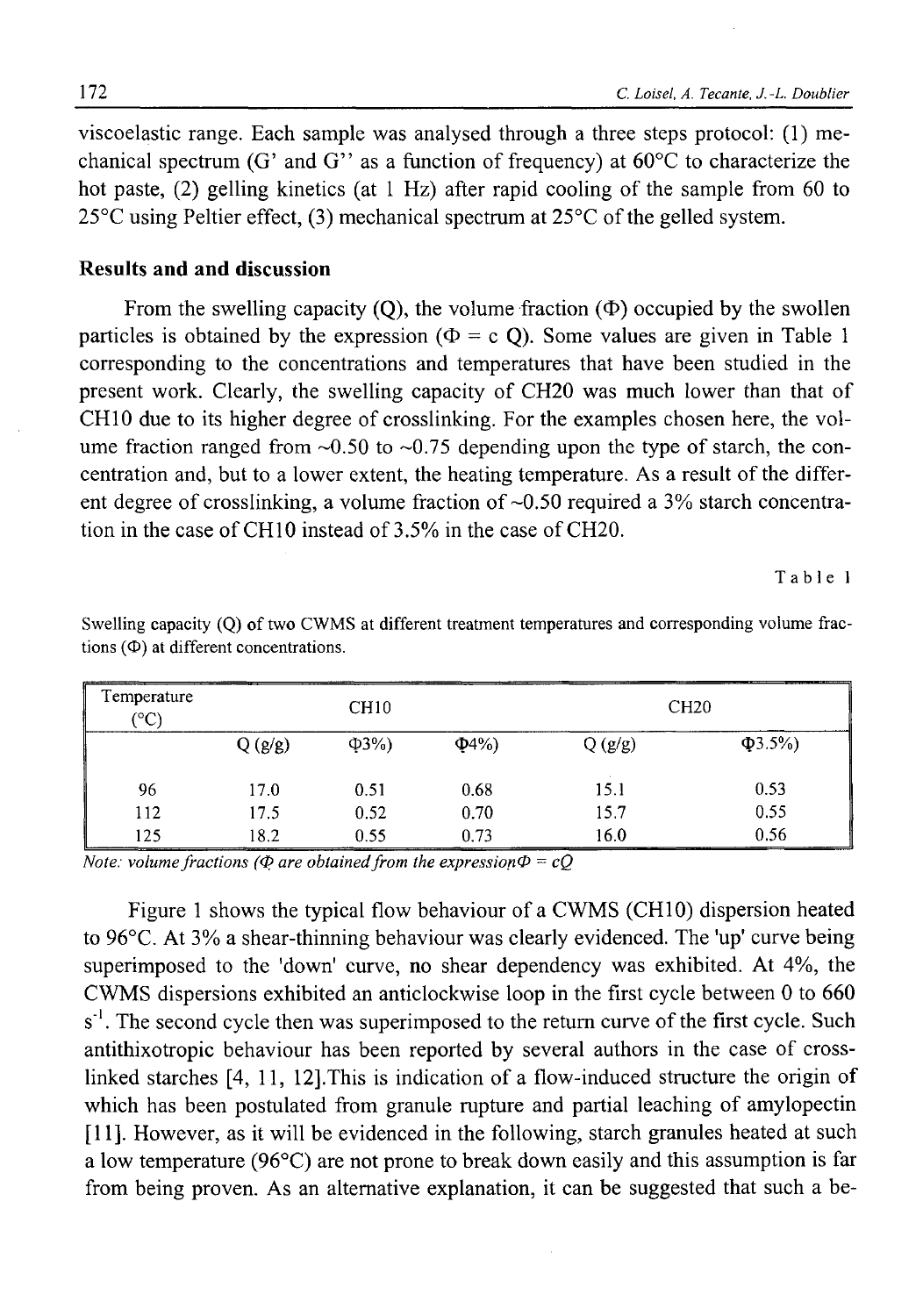haviour in concentrated suspensions is to be ascribed to a rearrangement of the closepacked particles thus yielding a higher organization of the system [2].



Fig. 1. Flow curves of 3% and 4% CWMS (CH10) dispersions heated to 96°C. Measurement temperature:  $60^{\circ}$ C. For the 4% dispersion, two successive cycles are plotted:  $1^{st}$  cycle: continuous line;  $2<sup>nd</sup>$  cycle: dashed line.

The effect of heating temperature at 96, 112 and 125°C, respectively, on the flow behaviour of a 3% CH10 dispersion is illustrated in Figure 2. As was expected, increasing this temperature above 100°C resulted in an increase of the viscosity. Furthermore, the behaviour was 'antithixotropic' at 112°C and 125°C while not at 96°C. This may be ascribed to an increase of the size of the particles and hence of the phase volume occupied by the swollen particles.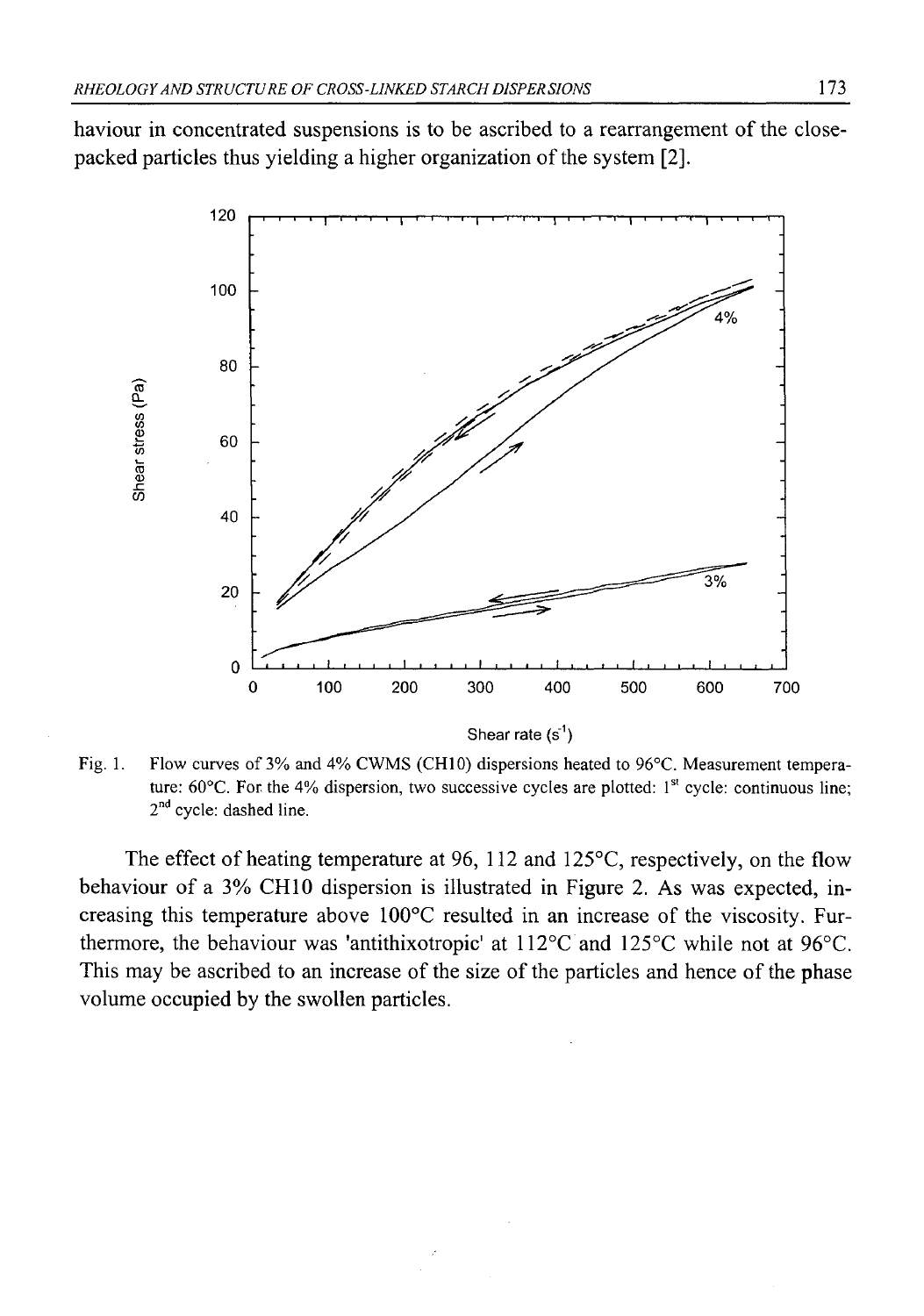

Fig. 2. Flow curves of 3% (CH10° dispersions heated to 96°C (curve 1), 112°C (curve 2) and 125°C (curve 3). Measurement temperature: 60°C.

The viscoelastic behaviour of these dispersions is illustrated in Figure 3. In the present case, measurements were performed at 25°C. Although displaying visually a liquid aspect, all these systems exhibited a solid-like behaviour with  $G' > G''$  and  $G'$ almost independent of frequency. Since the dispersion is composed of swollen starch granules, this clearly indicates that the dispersion is concentrated enough to develop viscoelastic properties. In other terms, the swollen particles are close-packed which makes them to govern the rheological properties. In these experiments,  $\Phi$  ranged from 0.50 to 0.55. These observations are consistent with those of Evans et Lips [6] who found that a volume fraction of 0.4-0.5 is required for noticeable elastic properties to be developed in the case of waxy cross-linked maize starch. Although the moduli differed quite significantly between the different temperatures, the shape of the curves were similar suggesting a comparable structure. It can also be noticed that a higher G' value was obtained after treatment at 112°C than at 125°C and 96°C. The optimum swelling temperature should be close to 120°C, starch granules being 'overcooked' at 125°C and 'undercooked' at 96°C.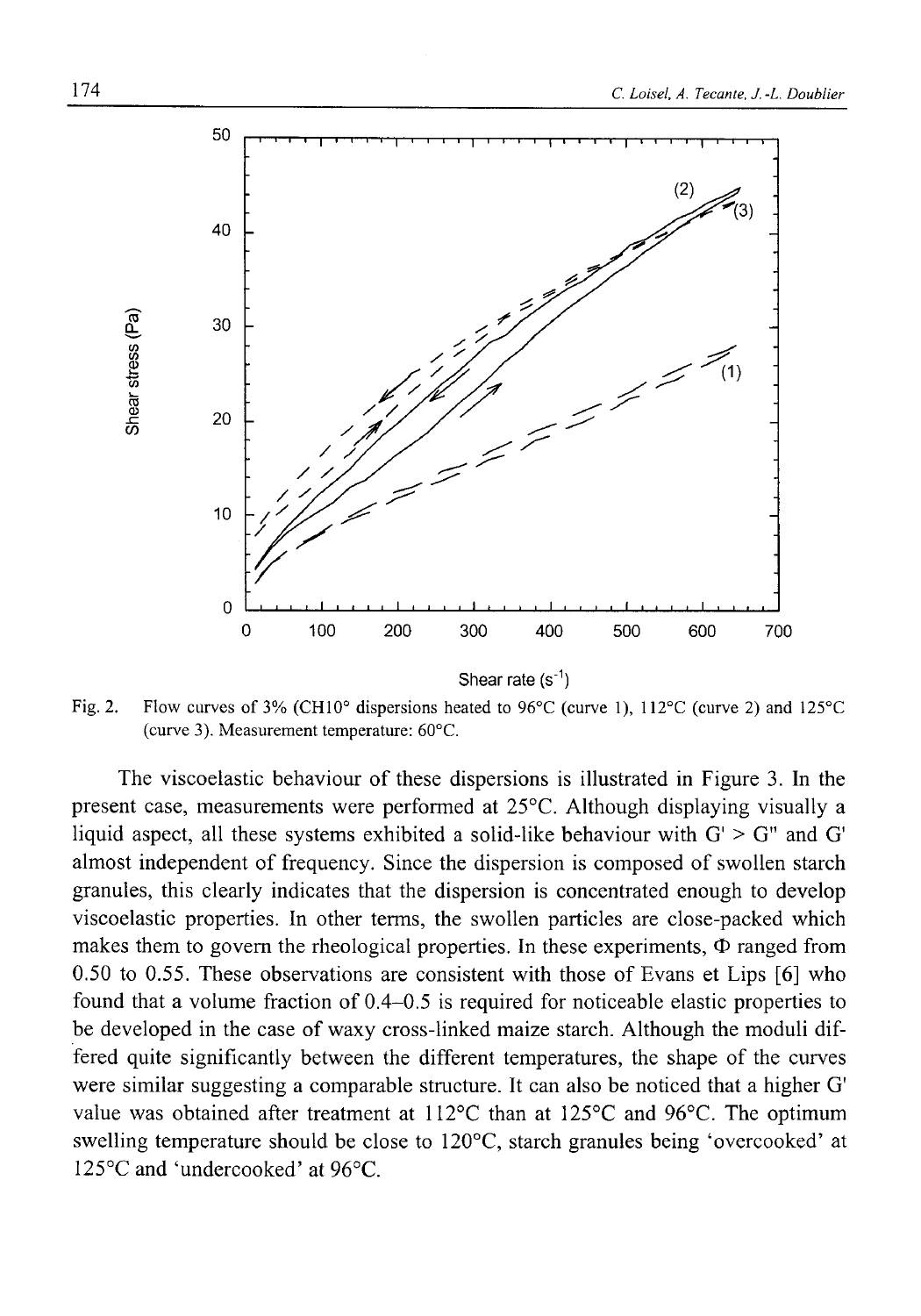

**Angular frequency (rad/s)**

Fig. 3. Mechanical spectra (G' and G" as a function of frequency) of 3% dispersions (CH 10). Filled symbols: storage modulus (G'); empty symbols: loss modulus (G"). Triangles, heating temperature: 96°C; squares, heating temperature: 112°C; lozenges, heating temperature: 125°C. Measurement temperature: 25°C.

The flow curves of 3.5% WMCS dispersions (CH20) at different heating temperatures in the range 98-136°C are illustrated in Figure 4. Again, viscosity measurements were performed at 60°C. In the present case, the curves were plotted in log scales allowing one to visualise the low shear range. Clearly, the curves displayed a shear-thinning behaviour with a yield stress at low shear rate. This is the expected behaviour of suspensions of deformable particles and has already been reported for starch dispersions. The yield stress was strongly dependent on the pasting temperature with a maximum at 129°C: around 0.7 Pa at 98°C, 1.2 Pa at 115°C, 2 Pa at 122°C, 3 Pa at 129°C and less than 1 Pa at 136°C. These overall results clearly illustrate the effect of the pasting temperature around the optimum swelling temperature. In the present case, the optimum was close to 130°C to which the maximum viscosity the highest yield stress were reached. The shape of the curve for a treatment at 136°C differed significantly from the other results. This is clear illustration that the structure of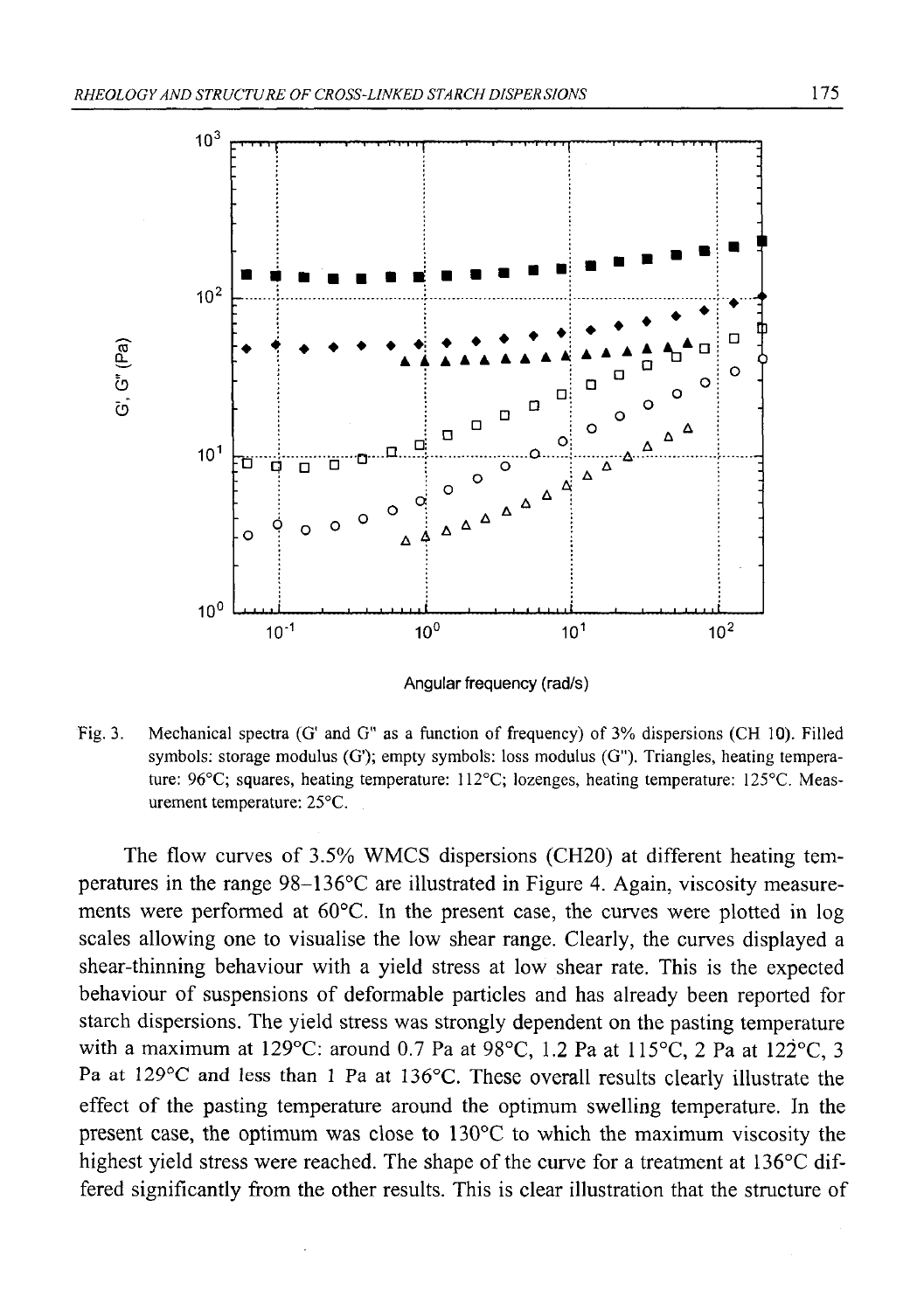the suspension is noticeably different since starch granules are overcooked and probably more easily broken down.



Fig. 4. Flow curves of 3.5% CWMS (CH20) dispersions. Heating temperatures: 98°C (curve 1), 115°C (curve 2), 122°C (curve 3), 129°C (curve 4) and 136°C (curve 5). Measurement temperature: 60°C.

Sensitivity of these starch dispersions to shearing as a function of treatment temperature is illustrated in Figure 5. The dispersions have been prepared in the same way as in Figure 4 but an additional shearing step has been applied at 70°C (see methods). For treatments between 98°C and 129°C, the flow curves were almost superimposed. The yield stress was of the order of 2 Pa. From the comparison with Figure 4, the curve at 122°C was the same while those at 98°C, and 115°C were shifted towards higher shear stress values. The curve for 129°C was slightly shifted downwards (the shear stress was depressed from 3 to 2 Pa) but was superposed to the previous curves. Inversely, the dispersion heated to 136°C experienced a dramatic downward shift. This indicates that the additional shear process imposed to starch granules can either increase the overall viscosity  $(120^{\circ}C)$ , probably by improving the swelling pattern of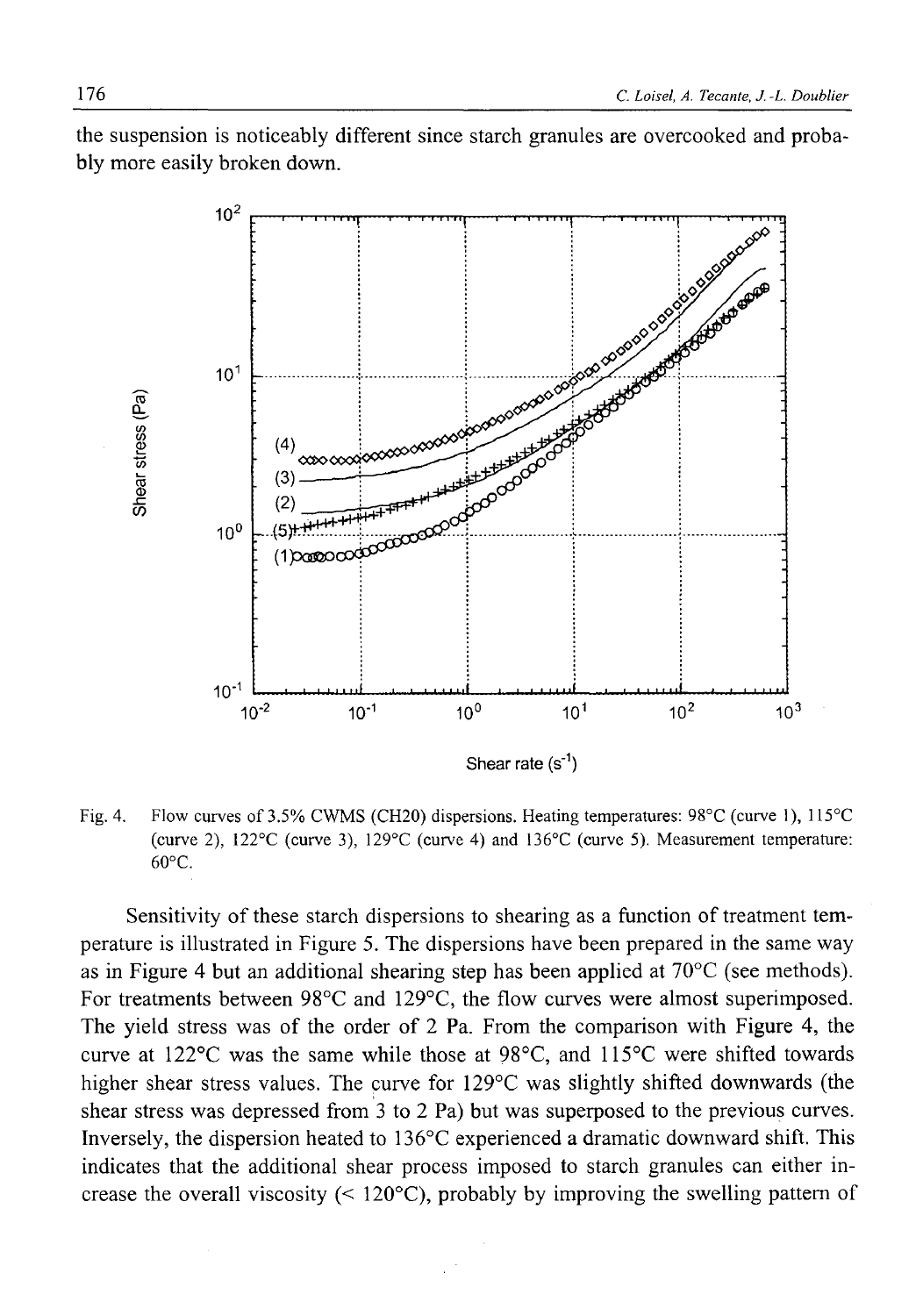the starch granules, or decrease the overall viscosity (at 136°C) suggesting their shear sensitivity in these conditions. At 122°C, the shearing process did not yield any significant change in the properties. These observations suggest that the optimum swelling can be achieved by combining treatment temperature and high shearing, with the provision that starch granules have not been 'overcooked'. If the optimum temperature is exceeded the swollen particles become susceptible to shearing; as a result, the granules can be broken down and the viscosity is depressed.



Fig. 5. Flow curves of 3.5% CWMS (CH20) dispersions submitted to strong shearing. The numbers correspond to the same heating temperature as in the previous figure. The results for 122°C (curve 3) and 129°C (curve 4) were superimposed to curve 2 and are not showed.

In order to better understand these effects, we determined the particle size distribution after heat treatment. Figure 6 shows the distribution as a function of the diameter. The median volume diameter at 98°C was increased from around 39 μm without shearing up to ~43 µm upon shearing. Also a slight increase was experienced at 117<sup>o</sup>C from **~42 jim down to ~44 tim. Figure 7** shows the overall results obtained between **98°C** and **136°C.** While the median diameter increased continuously from **39** at **98°C** to **47**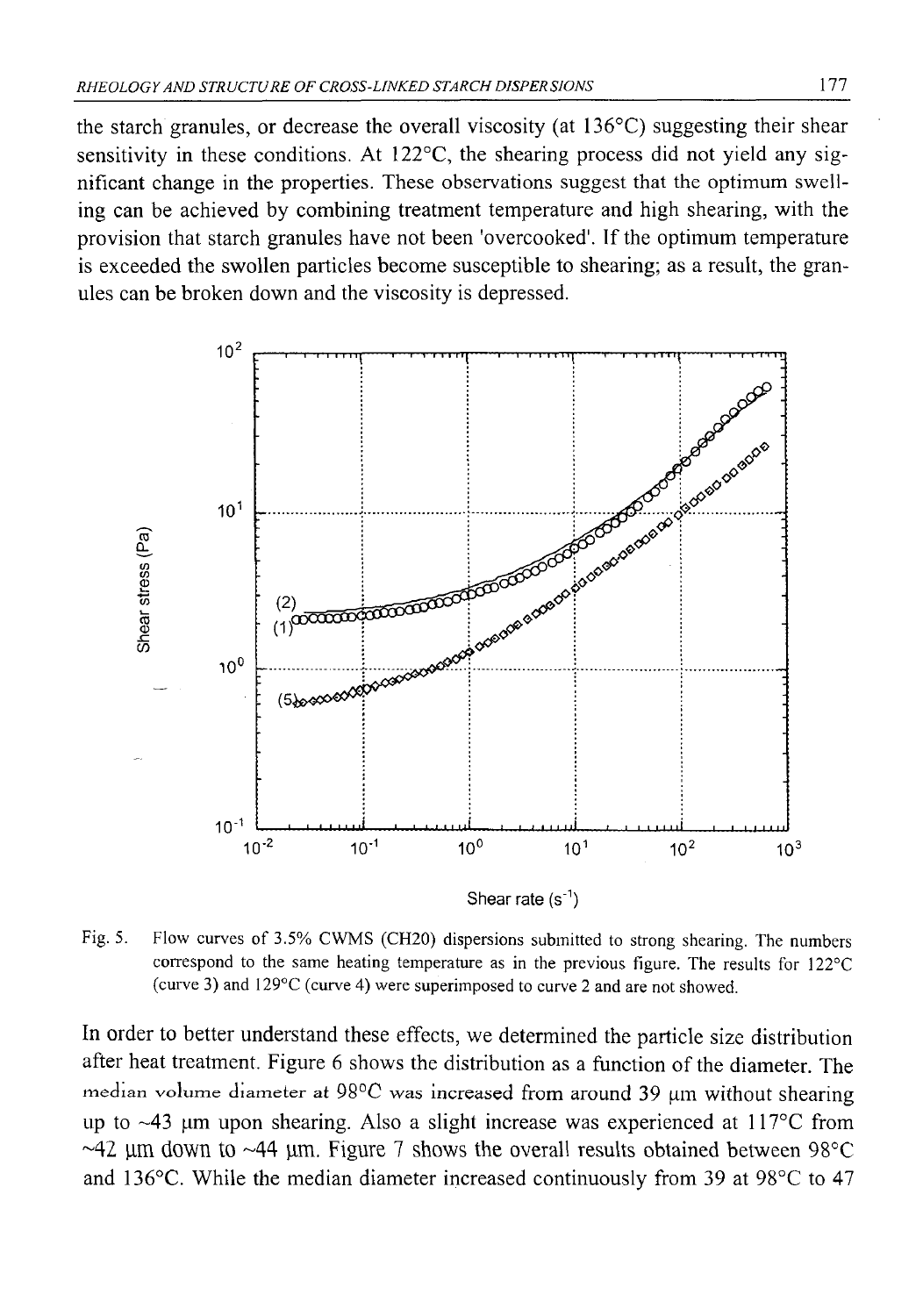$\mu$ m at 127°C and then slightly decreased down to 44  $\mu$ m at 136°C for the unsheared samples, the variations were different when shearing was applied: the diameter was almost constant (at  $\sim$ 43–44 µm) up to 122°C and then dramatically dropped to reach  $\sim$ 26 µm at 136°C. This is clear indication that swollen starch granules of CH20 CWMS become highly susceptible to shearing if treated at temperature higher than 122°C but are highly resistant if the treatment temperature is lower than 122°C. Moreover, the effect of shear on the size of swollen starch granules is beneficial if the treatment is applied at temperature lower than  $\sim$ 125 $^{\circ}$ C. These overall observations are fully consistent with the rheological data (Figures 4 and 5).



Fig. 6. Size distribution of swollen starch granules (CH20). Heating temperature 98°C; curve 1: unsheared; curve 2: sheared. Heating temperature: 117°C; curve 3: unsheared; curve 4: sheared.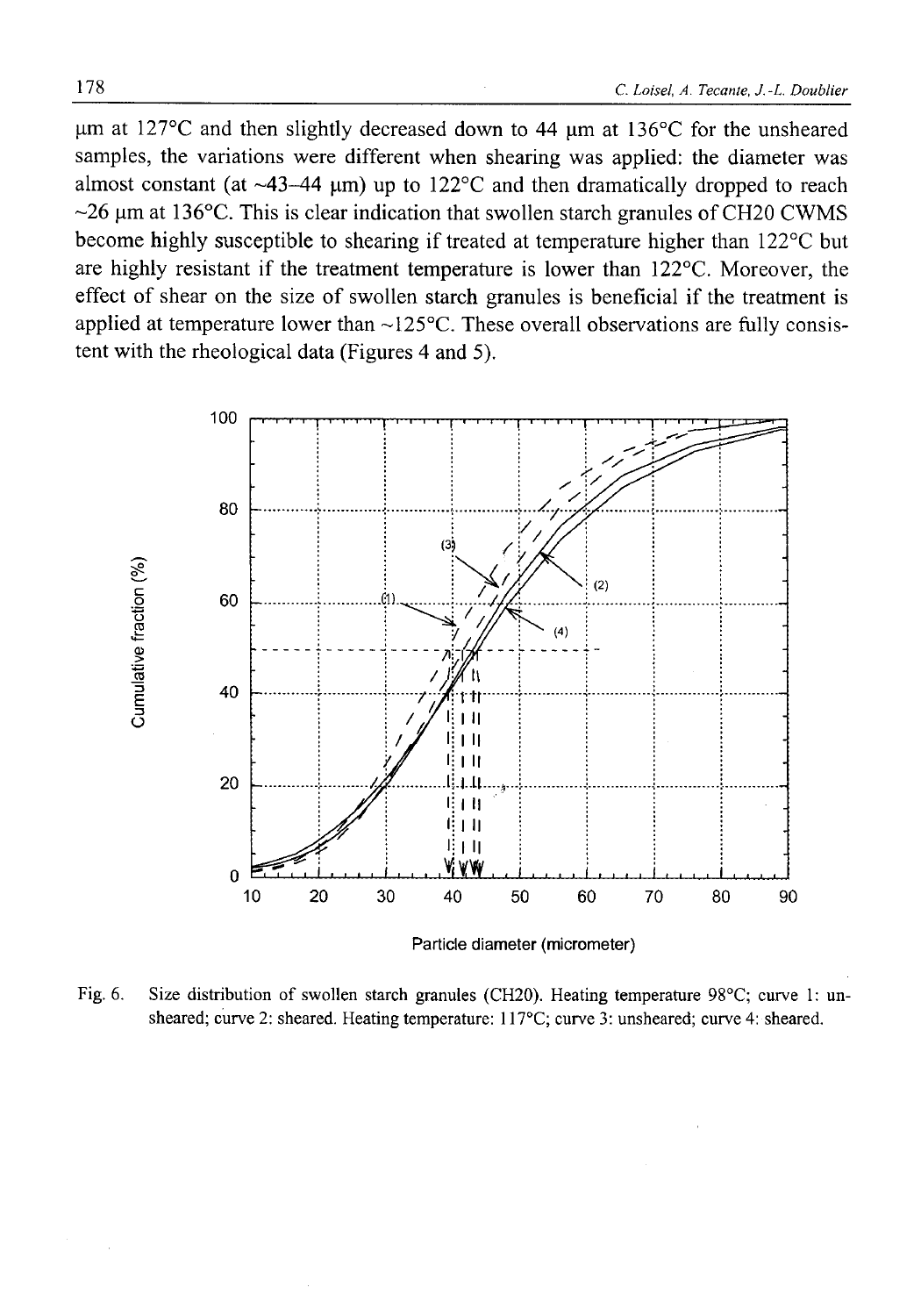

Fig. 7. Median diameter as a function of heating temperature. Comparison of sheared and unsheared samples (CH20).

#### Conclusions

All these rheological results correspond to starch suspensions with a volume fraction higher than 0.50 (Table 1). The present observations are consistent with those of Steeneken [10] on the basis of viscosity measurements who found that a volume fraction of 0.4-0.5 is required for viscosity development. This author also reported that within the concentration range 0.50–0.70, it is the volume fraction which determines the viscosity of the suspension. However, it is likely that the deformability of the particles should also be taken into account. This is shown by the solid-like behaviour as evidenced by the viscoelastic properties  $(G' > G'')$  as well as by the flow behaviour at low shear rate (yield stress). A decrease in G' or in the yield stress would reflect an increase in the deformability of the particles. This is clearly illustrated in Figures 3 and 4 which show large differences as a function of the heating temperature while the volume fraction remains almost constant.